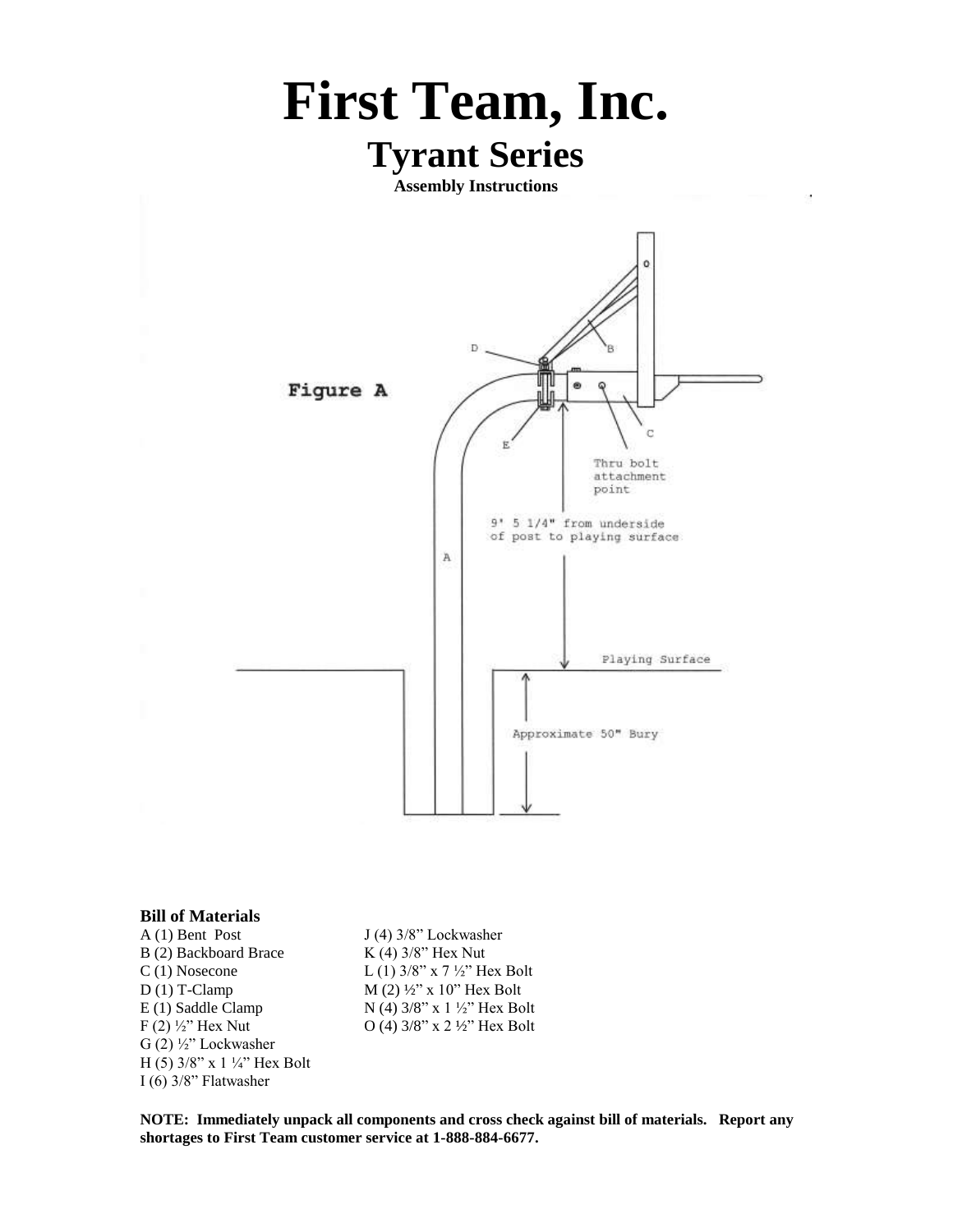- 1. Locate and dig an 24" minimum diameter x 50" deep hole.
- **2.** Insert long end of vertical pole into hole. Brace post in footing hole so that the underside of the extension arm is 9' 5 1/4" from the playing surface (see Figure A).
- 3. Mix and pour concrete into footing hole using (24) 80 lbs. bags of pre-mix concrete. Fill footing hole to top with concrete and crown for drainage. Make sure post is straight and plumb. STOP! Allow 48 hours minimum drying time before continuing assembly.
- 4. If you purchased a **Tyrant Supreme** package (FT222 backboard 42"x72" clear acrylic) OR **Tyrant Select** package (FT220 backboard 36"x60" clear acrylic) you should have received an H-Frame with your order (FT42-HFM or FT36-HFM depending on board size). You must first unpack and install this H-Frame into the backside of the backboard following the instructions included with the H-Frame. ALL OTHER BACKBOARDS DO NOT REQUIRE H-FRAME!!

## **NOTICE WHEN COMPLETING STEP 5: IF THE ATTACHMENT BOLTS PACKAGED WITH YOUR RIM SEEM TO BE TOO LONG OR TOO SHORT, USE THE ADDITIONAL (4) 3/8"x 1 ½" HEX BOLTS OR (4) 3/8"x 2 ½" HEX BOLTS PACKED IN THIS TYRANT BOLT KIT TO COMPLETE STEP 5.**

5. Attach rim, backboard and nosecone together as shown in Figure B using the bolts provided with the rim. If you purchased an FT220 acrylic backboard you should have received 2 rubber gaskets (provided with backboard). Remember to place your second rubber gasket between the backplate of the rim and the face of the backboard. Additionally, if you purchased an FT222 (42"x72" acrylic backboard) be certain that all four rim grommets are inserted into the rim holes before attaching rim. Grommets prevent backboard from cracking while tightening rim bolts! DO NOT PROCEED if rim grommets are missing, call First Team immediately for replacements 1-888-884-6677.

## **NOTE: GASKETS ARE NOT REQUIRED FOR NON-ACRYLIC BACKBOARDS (steel, aluminum, fiberglass)**. Simply attach rim, backboard and nosecone together as shown in Figure B using the bolts provided with the rim. **IF YOU HAVE A NON-ACRYLIC BACKBOARD, YOU DO NOT NEED RUBBER GASKETS DISCUSSED ABOVE IN STEP 5.**

- 6. Lift Rim/Backboard/Nosecone assembly up in an inverted position (see Figure C) and slide nosecone all the way over the open end of the bent post. Then turn the Rim/Backboard/Nosecone assembly 180 degrees until it is in the full upright, playing position. Tighten nosecone down against bent post using (2) 3/8"x 1 ¼" hex bolts. Check both backboard and rim for level and make any necessary adjustments.
- 7. Loosely attach T-Clamp and Saddle Clamp to extension arm using (2)  $\frac{1}{2}$ " x 10" hex bolts,  $\frac{1}{2}$ " lockwashers and ½" hex nuts provided. If you purchased a Tyrant Max, Tyrant Flight, or Tyrant Dynasty, Tyrant Select or Tyrant Supreme package be sure to also attach the backboard braces to the T-Clamp using the same ½" hardware, you will not use the welded tab on the T-Clamp. Note: Attach backboard braces to welded tab on the T-Clamp for all other Tyrant packages. Use (1) 3/8"x 1 ¼" hex bolt, (2) 3/8" flatwasher, (1) 3/8" lockwasher and (1) 3/8" hex nut when attaching backboard braces to T-Clamp welded tab.
- 8. Attaching backboard braces to backboard: For Tyrant Max, Tyrant Flight, Tyrant Select, Tyrant Supreme and Tyrant Dynasty packages use  $(2)$  3/8" x 1  $\frac{1}{4}$ " hex bolt, flatwashers, and lockwashers to attach backboard braces to the upper threaded connecting points (or slotted brackets) on the backside of the backboard. You may have to remove the plastic plugs before attachment. For all other Tyrant packages attach braces to either side of the board using the 3/8" hardware. Bend braces to fit as necessary.
- 9. Check entire unit to make sure all components are square. If necessary, the backboard level front to back can be adjusted by loosening both the 3/8" hardware on the nosecone and the ½" hardware on the T-Clamp/Saddle Clamp. Simply slide the T-Clamp/Saddle Clamp forward or backward along the extension arm to slightly adjust the pitch of the backboard.
- 10. Tighten all hardware and attach net.